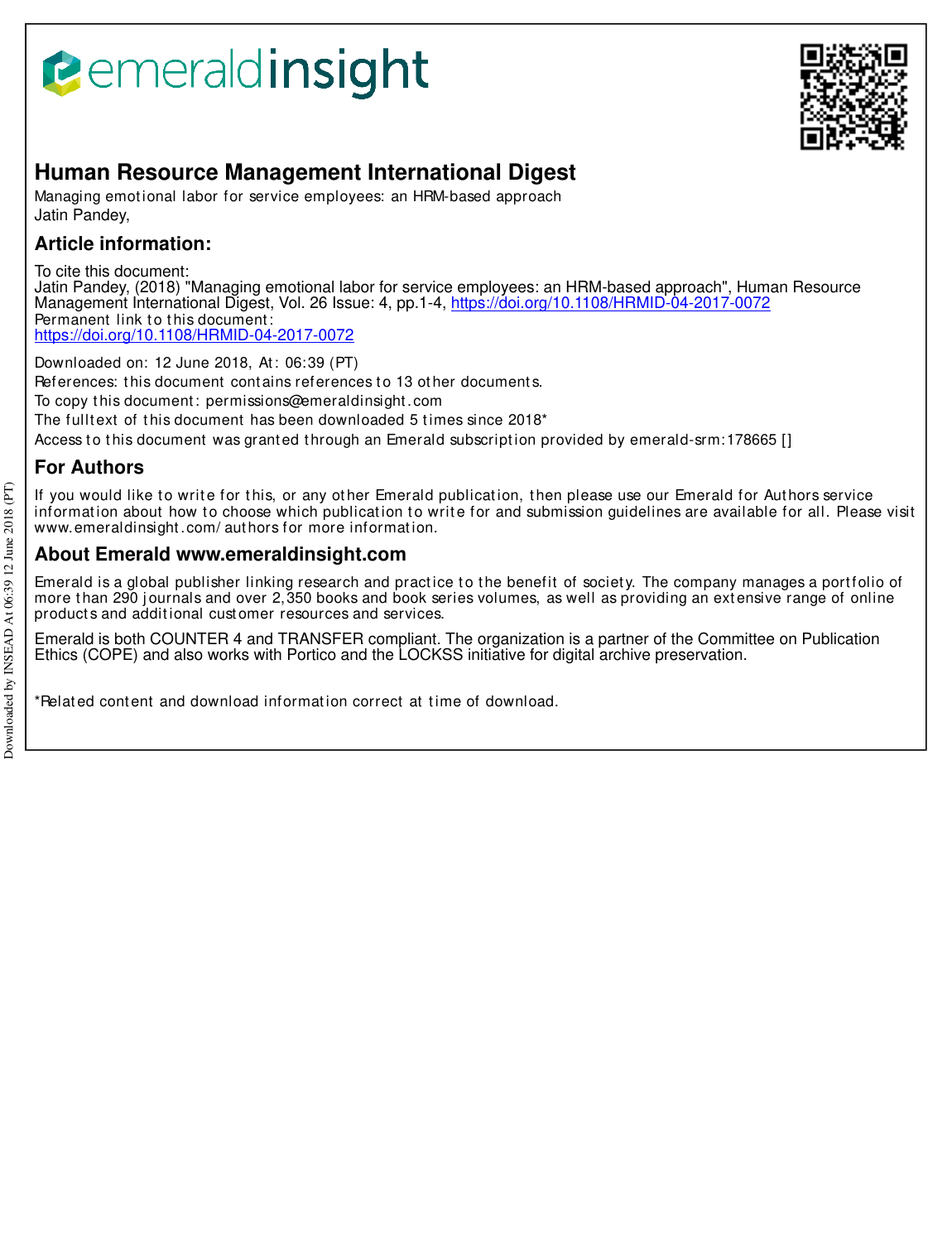# **Viewpoint**

## Managing emotional labor for service employees: an HRM-based approach Jatin Pandey

I n the organizational context, emotional labor involves the process to bring about congruence between emotional displays desired by the organization and dictated by the job role *vis-a`-vis* the projected or actual emotional displays by the employees. Consider the smile of an air hostess while boarding or alighting an aircraft or, for that matter, the concern shown by a nurse at a hospital; these are examples of emotional labor in action. Unlike the manufacturing setting where quality of output is dependent on tangible components (measurable specifications like dimensions and weight), quality in service settings to a large extent is dependent on the verbal as well as nonverbal interactions between the service provider and the service recipient. This interaction, often a matter of seconds, becomes the "benchmark" or the yardstick of service quality based on which a customer would evaluate the service rendered to her/him. Scholars are of the view that "Like a sculptor needs physical effort to carve a stone similarly a community health worker needs psychological effort to carve a positive image in the minds of the beneficiary" ([Pandey and](#page-4-0)  [Singh, 2015](#page-4-0), p. 58).

Emotional labor, when sustained for long may have detrimental effects not only for the employee well-being but also for the organization. The growth in the service economy dictates the importance of emotional labor in many newer forms of work, such as call centers, counselors, and community health-care workers. Organizations thus need to manage the thin line between maintaining employee and customer well-being (almost simultaneously) to maintain top-notch service quality. The HR manager becomes thereby an important boundary spanner between the organization and its employee. To address the challenge of emotional labor, HR needs to look minutely at four critical processes beginning with recruitment and selection, followed by compensation, training and development, and lastly performance management.

Let us delve a little deeper into the four processes to see how each of them is critical and inter-dependant in the larger scheme of things and present guidelines on how to adapt these process for managing job roles that involve emotional labor.

Recruitment and selection obviously is the entry point of individuals into an organization, and following are important factors to be considered in this process:

- Emotional labor to be considered as an "affective" job demand (Brotheridge and Grandey, [2002](#page-3-0)) and clearly mentioned as part of the job description of customer-facing jobs.
- Focus on employee personality: Emotional labor warrants interaction with customers, and therefore, managing the displayed emotions is critical to service delivery. Holland's personality–job fit theory recommends "social" or "helpers" type to be fit for roles that involve interactions with others ([Holland, 1966](#page-4-1)); therefore, a conscious effort on hiring people with social personality who like to meet and interact with people must be made.

Jatin Pandey is Assistant Professor at the Department of Organizational Behaviour and Human Resources, Indian Institute of Management Kozhikode, Kozhikode, India.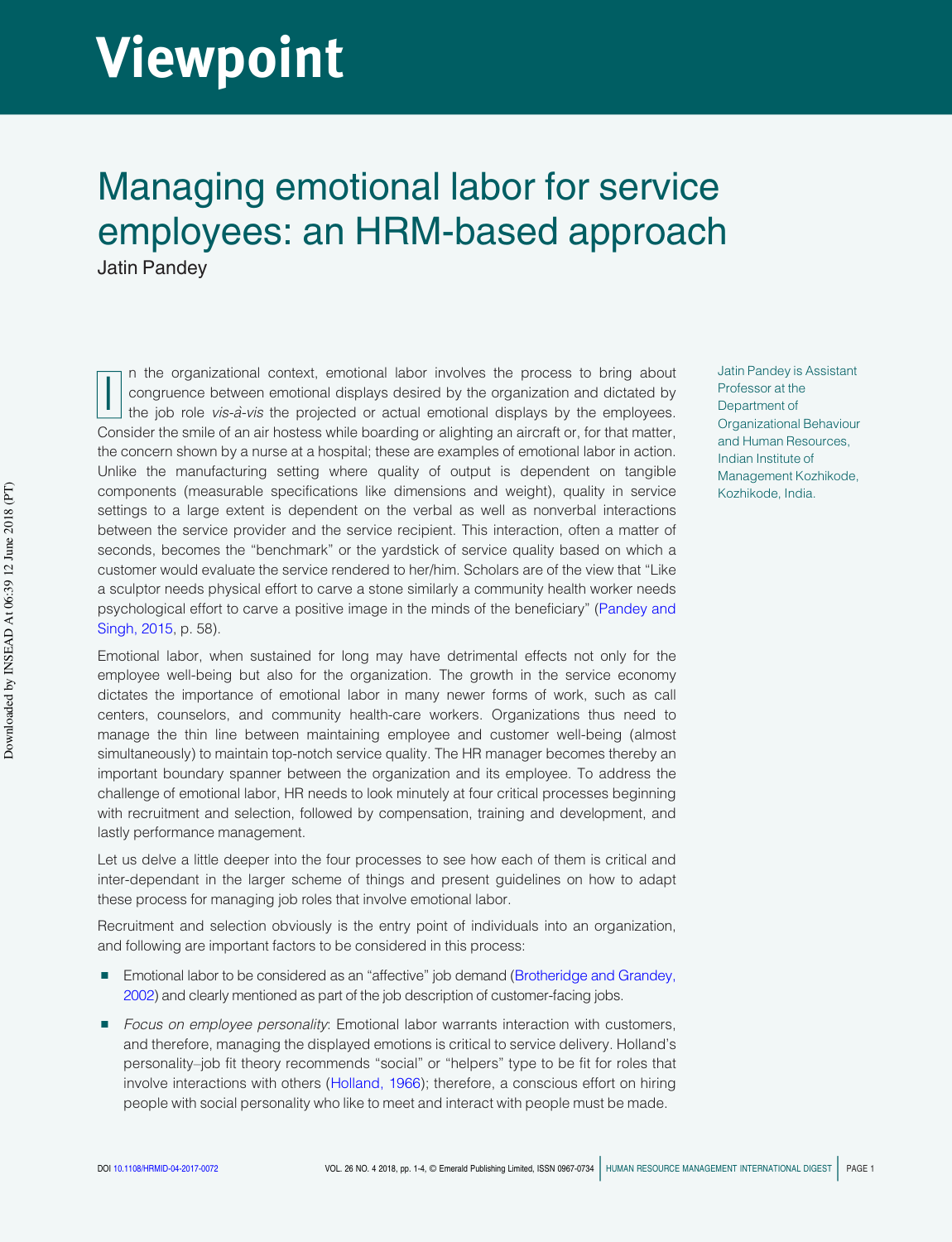- <sup>n</sup>*Focus on emotional intelligence*: In addition to intelligence quotient (IQ), emotional intelligence (EI) must also be given weightage. Researchers have confirmed the significance of EI in the context of emotional labor (Kim *et al.*[, 2012](#page-4-2)).
- <sup>n</sup>*Focus on communication and interpersonal skills*: Verbal and non-verbal communication are the instruments for conveying emotions to a customer; therefore, these along with interpersonal skills must be emphasized on during the selection process.
- **Focus on the attitude toward job:** Attitude toward the job is the major steering mechanism for performance of emotional labor ([Callaghan and Thompson, 2002\)](#page-3-1). A fun park guide who entertains visitors will be able to perform better emotional labor if she/he inherently likes the job; similarly, a nurse would perform better if she believes that her/ his job involves helping others, and hence, is important.

Compensation decisions play a major role in dictating how an individual evaluates her/his *vis-a`-vis* the amount of effort needed for performing the job *per se*. Listed below are some important factors to be considered in this regard. Employees sell emotional labor in return for compensation; therefore, emotional labor has exchange value [\(Hochschild, 1983](#page-4-3)):

- <sup>n</sup>*Compensation*: It plays an important role in emotional labor. It indicates what in the job is valued by an employer. Traditional construction of wage hierarchy fails to take into account emotional labor performed, and there have been calls by researchers to redesign compensation practices [\(Steinberg, 1999\)](#page-4-4). Introduce wage premiums for instance for jobs involving high emotional labor vis-à-vis jobs involving high physical or cognitive labor.
- <sup>n</sup>*Quality rather than quantity to dictate performance*: The focus should be on the quality of a customer being serviced (rather than the numbers of customers being serviced) through customer satisfaction/feedback forms.
- <sup>n</sup>*Rewards and recognition*: Rewards and recognition for those who perform exceptionally well in service interaction will motivate others to follow suit.

Under the ambit of training and development, following are some important factors to be considered:

- <sup>n</sup>*Training on managing emotional labor*: Training on how effectively emotional demands can be met by employees should be provided ([Pandey and Singh, 2016a](#page-4-5)). These include projecting desired emotions through visible aspects like expressions and tone.
- *Effective performance of emotional labor*: It should be considered as a competency, and competency developmental programs for affective skill development should be fostered.
- n *Existence of service scripts*: Service scripts help employees in following a predetermined course of actions under different situations [\(Hennig-Thurau](#page-4-6) *et al*., 2006). These service scripts also shield employees from panicking in case of unwanted situations, e.g. health emergency in an aircraft.
- <sup>n</sup>*Feedback on emotional labor performance in service encounters*: It should be done to identify the shortcomings, and developmental feedback on how to perform it better in the next service encounter must be provided.
- <sup>n</sup>*Organizational support*: Research has shown that perception of organizational support can reduce emotional labor outcomes (Duke *et al*[., 2009\)](#page-3-2); therefore, organization must support and see to it that the support is perceived by employees.
- <sup>n</sup>*Developing spaces to buffer impact of work on family and vice versa*: A barrier between work and family space needs to be created by having a time lag between the entry and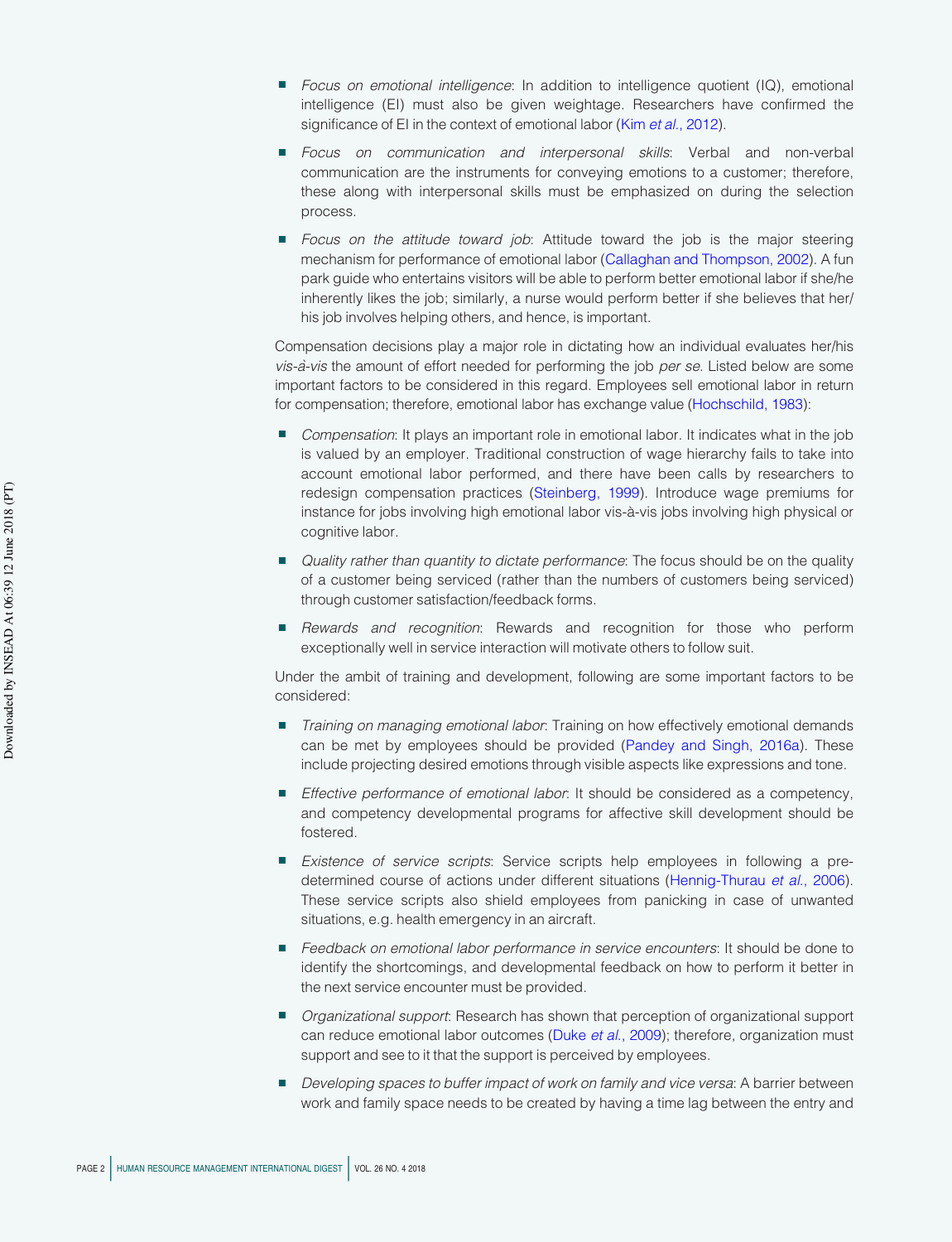exit of these domains ([Pandey and Singh, 2016b](#page-4-7)). A space for employees to relax before they enter or leave the organizational premise can have a buffering effect in seepage emotions from one domain to other.

- <sup>n</sup>*Increasing self-efficacy through motivational environment*: Self-efficacy dictates if employees feel equipped to perform their job roles; therefore, motivational tools and techniques like group support should be developed to enhance self-efficacy. Research studies on nurses have supported this view ([Yang, 2011](#page-4-8)).
- n *Emotional intelligence*: It aids in handling social encounters ([Grandey, 2000](#page-4-9)). Selfawareness and emotional intelligence to be enhanced through training programs so that employees are able to manage themselves as well as manage the interactions with customers and other employees as well.

*Performance management for service roles*: Unlike traditional manufacturing setting where individuals can be judged on the quantity and/or quality of units produced, service settings with customer interactive roles need a finer grain approach. The following should be kept in mind, therefore:

- Adherence to service script should serve as the matrix to measure performance. Service scripts provide time-tested course of action to be followed for frequent service interactions; they thus minimize the dissonance between the expected and actual customer response and in turn help in serving more customers with the quality required and desired.
- Creativity in dealing with situations outside service script is to be given recognition and recording. There are interactions which are not covered in service scripts: hence, how effectively and creatively an employee addresses these "out of script interactions" should be recorded for future reference after through feedback on possible improvements. In addition, the concerned employee must be recognized for out-of-thebox-thinking.
- Customers are the best judge of how effective the emotional labor strategy has been; thus, their inputs are vital for evaluating performance. Customer ratings of service should thus be included as part of multi-rater feedback system which should also include ratings by coworkers, supervisors, and subordinates.
- Feedback by experienced personnel to new recruits on their performance will help transmit the unsaid rules of the game from one generation to other.

Recognition and respect for affective investments made by employees for the organization will lead to a better quality of relationship between the organization and employee. A better fit with the organization will hence lead to enhancement and retention of the human capital. The growth of the service sector warrants more HR managers, who are aware and equipped to deal with employees who perform emotional labor as part of their job roles.

#### **References**

<span id="page-3-0"></span>Brotheridge, C. and Grandey, A. (2002), "Emotional labor and burnout: comparing two perspectives of people work", *Journal of Vocational Behavior*, Vol. 60 No. 1, pp. 17-39.

<span id="page-3-1"></span>Callaghan, G. and Thompson, P. (2002), "We recruit attitude: the selection and shaping of routine call centre labour", *Journal of Management Studies*, Vol. 39 No. 2, pp. 233-254.

<span id="page-3-2"></span>Duke, A.B., Goodman, J.M., Treadway, D.C. and Breland, J.W. (2009), "Perceived organizational support as a moderator of emotional labor/outcomes relationships", *Journal of Applied Social Psychology*, Vol. 39 No. 5, pp. 1013-1034.

Keywords: Emotional labour, HRM based approach to emotional labour, Service roles